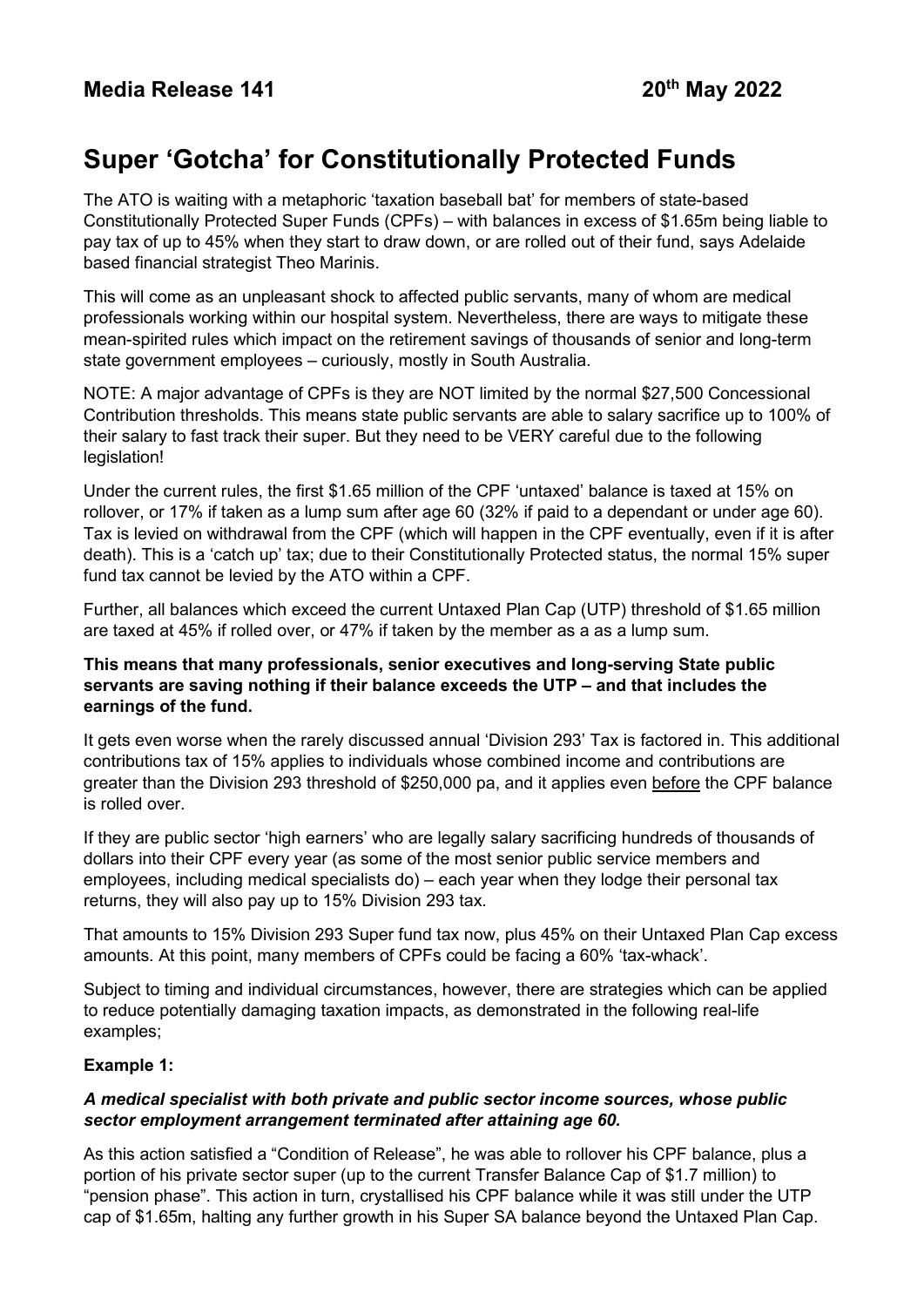As \$1.7 million of his retirement savings are now in the tax-free pension environment, he will pay no tax on the future earnings of his new Account Based Pension.

This strategy has afforded him a potential tax saving of approximately \$38,250 (on the basis of \$1.7 million x 5% pa assumed CPF earnings x 45% on the UTP cap had he stayed in accumulation phase – versus NIL tax by moving to pension phase).

### **Example 2:**

#### *Senior State public service career couple 'Jack & Jill'.*

With Jill's CPF balance fast approaching the UTP, by moving to 'Transition to Retirement' pensions and ceasing Jill's salary sacrifice arrangement to the CPF, Jill was able to avoid triggering the UTP threshold and a 60% tax liability on her salary sacrifice to super!

As in Example 1, transferring their CPF balances effectively locked the Untaxed Plan Cap Balance, halting any further growth beyond the current \$1.65 million threshold.

Both Jack and Jill will retain their current insurance cover through their CPF and continue to receive employer contributions via their Super SA Triple S accounts – with Jack continuing his salary sacrifice contributions.

Jill's Super SA Funds are currently in a Transition to Retirement Account Based Pension (T2R ABP) as she has not yet, ceased an employment arrangement after age 60. Therefore, she enjoys a 15% ABP tax rate (versus the 45% Super SA tax) and she receives tax exempt T2R pension income. This helps to fund Jack's continuing salary sacrifice contributions to his Super SA Triple S account, in addition to paying down their (non-tax deductible) home loan debt.

By holding \$1,339,570 (net of tax on the 'untaxed' amount rolled over) outside of her CPF, it is estimated that Jill's potential tax saved on income and earnings to be \$10,046 per annum.

Had the current salary sacrifice arrangement continued (and taking into account assumed ongoing growth), by 1 July 2024 it is also estimated that Jill's CPF balance would have reached \$2,252,925 or approximately \$600,000 above the current Untaxed Plan Cap.

Jill also avoids the additional 15% Division 293 Tax on her now ceased Salary Sacrifice contributions to her Super SA CPF.

For Jack, we estimate that for the time being, his large ongoing salary sacrifice arrangement will save him approximately \$23,889 per annum in personal income tax.

By holding an additional \$522,592 outside the CPF and now in full pension phase (as opposed to a Transition to Retirement Pension – Jack had already rolled over approximately 50% of his CPF balance to a T2R ABP prior to consulting with me) the potential tax saved on income and earnings within his 100% Tax Exempt ABP, is estimated at approx. \$9,532 per annum.

Their strategy helps meets their objective to boost their retirement savings by reducing current and future tax and by reducing ongoing fees. This strategy also provides additional pension income that is now tax-free.

They will use their combined tax free T2R and ABP income, plus Jill's higher net salary (due to ceasing her salary sacrifice) to quickly eliminate their private debt.

#### **In summary**

In both the above examples, the CPF balances were rolled over while they were still under the UTP cap. This action mitigated the risk of the earnings and growth in the former Super SA balances from exceeding the Untaxed Plan Cap threshold and, therefore, the resulting 45% tax impost.

Both the medical specialist and 'Jack' were able to 'trigger' their super balances after attaining age 60 and now have tax free Account Based Pensions, rather than tax deferred Super SA accounts.